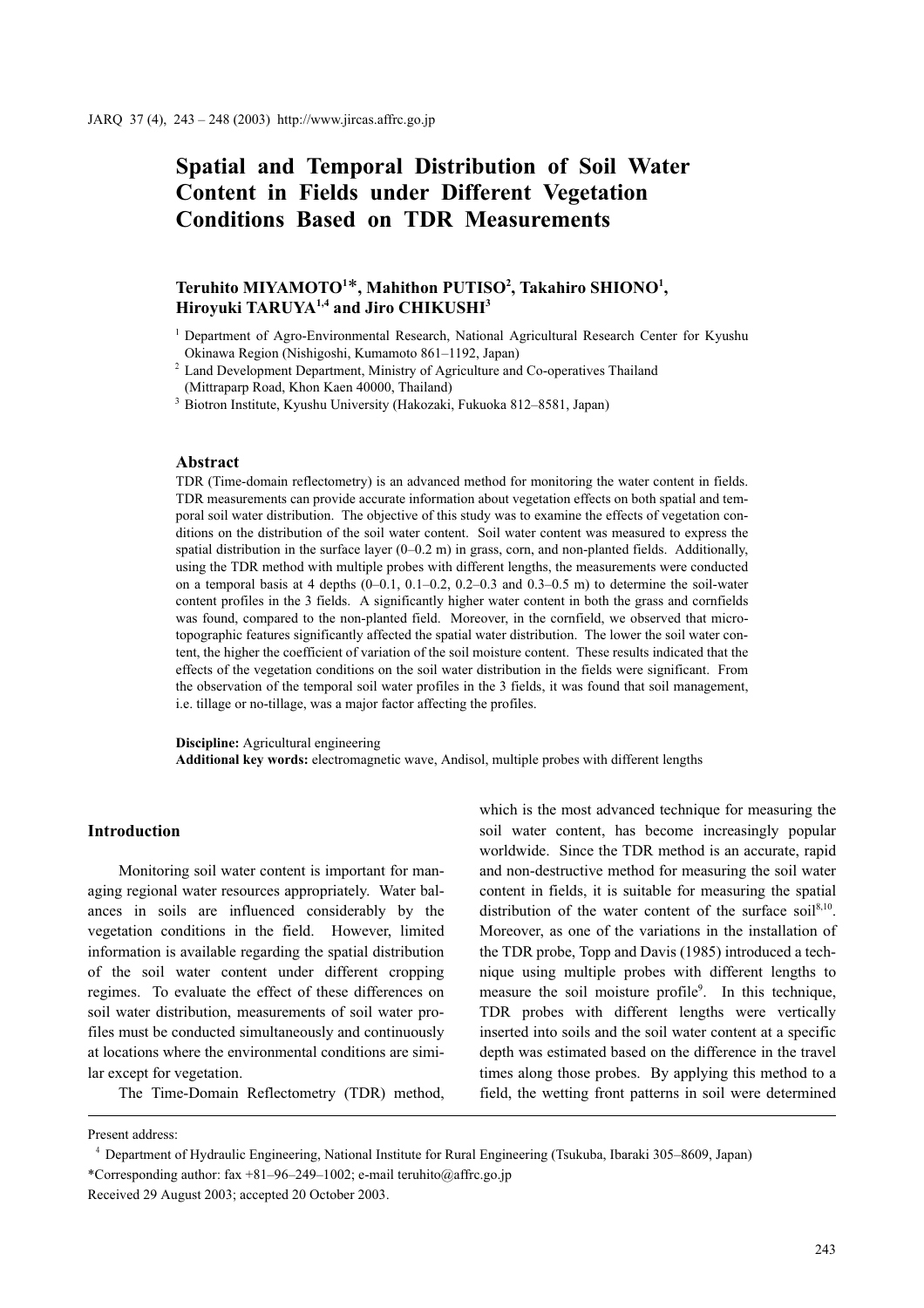under 2 different irrigation methods<sup>7</sup>. It was also verified Parallel TDR probes that the method is useful for measuring the soil water distribution under different tillage systems<sup>3</sup>.

The objective of our study was to examine the effects of vegetation conditions on the distribution of the soil water content. To this end, we applied the TDR method with multiple probes with different lengths for measuring the spatial and temporal distribution of the soil water content in fields under different vegetation conditions, i.e. corn, grass, and non-planted fields.

#### Materials and methods

#### 1. Water content measurement

Although the principle of the TDR method has been described elsewhere<sup>1,2,9</sup>, we will briefly outline it. In the TDR method, the relationship between the water content and apparent dielectric permittivity  $(\varepsilon_a)$  for moist soils is used. Values of dielectric permittivities are around 81 for water, 3–5 for most mineral soil components, and 1 for air. Due to this large disparity in the values of dielectric permittivity, the TDR method appears to be relatively more sensitive to soil water than to other components. Therefore, the relationship between the volumetric water content ( $\theta$ ) and  $\varepsilon$ <sub>a</sub> must be estimated prior to the measurement of the soil water content.

To measure the water content in a given layer, TDR probes were embedded in soil as shown in Fig. 1. In general, the propagation velocity, v, of an electromagnetic wave along the TDR probe with length, L, (travel distance 2L) embedded in soil is determined from the signal travel time, t, using the TDR cable tester ( $v = 2L/t$ ). The

dielectric permittivity can be given by the equation:  
\n
$$
\varepsilon_a = \left(\frac{c}{v}\right)^2 = \left(\frac{ct}{2L}\right)^2 \tag{1}
$$

where  $c$  is the propagation velocity of an electromagnetic wave in free space  $(3 \times 10^8 \text{ m s}^{-1})$ .

In Fig. 1, the measured layer corresponds to the difference between the 2 rod lengths, L1 and L2. If the travel times  $t_1$  and  $t_2$  are assumed for L1 and L2, respectively, the difference between the TDR probe lengths being  $(2 \times (L2 - L1))$ , then the average apparent dielectric permittivity between the lengths L1 and L2,  $\overline{\epsilon}$ , is:

$$
\bar{\varepsilon} = \left[ \frac{L2 \times (\varepsilon_2)^{1/2} - L1 \times (\varepsilon_1)^{1/2}}{(L2 - L1)} \right] \tag{2}
$$

where  $\varepsilon_1$  and  $\varepsilon_2$  are the apparent dielectric permittivities determined from the propagation velocities along the TDR probes with length L1 and L2, respectively. Based



Fig. 1. Design of TDR measurement using multiple probes with different lengths

 $\varepsilon_i$  and  $\varepsilon_2$  are the apparent dielectric permittivities<br>determined from the approaching velocities along determined from the propagation velocities along the TDR probes with length  $L1$  and  $L2$ , respectively.  $\epsilon$  is the average apparent dielectric permittivity between length L1 and L2.

on the calibrated relationship between  $\varepsilon_a$  and  $\theta$ , the average soil moisture in the range between L1 and L2 depths can be determined from  $\bar{\epsilon}$  obtained by Eq. (2).

#### 2. Field experiments

Field experiments were carried out at the National Agricultural Research Center for Kyushu Okinawa Region in Kumamoto, Kyushu, Japan. We prepared 3 different plots, a corn plot, a grass plot and a non-planted plot,  $2 \times 40$  m in size. The upslope of the grass plot was 1.6%, while the corn plot and the non-planted plot were almost flat. These plots were located at 32º 53´ North Latitude and 130º 45´ East Longitude within a distance of 1 km, and the soil in these plots was an Andisol (Hydric Pachic Melanudand). In the corn plot, the soil was plowed to a depth of 0.15–0.20 m and corn (Zea mays L.) seeds were sown on April 5, 2002, with a row width of 0.80 m. In the grass plot, the soil had not been tilled for more than 14 years. Bahiagrass (Paspalum notanum Flugge) was grown and harvested in August and October each year using heavy machinery. In contrast to these plots, in the non-planted plot, the soil had been subjected to rotary plowing and tilled in early June 2002.

Field measurements of the spatial distribution of the soil water content were conducted 3 times under different cropping conditions during the period from June 18 to June 29 in 2002. One hundred TDR probes were installed vertically in a single transect, perpendicular to the cropping rows, at 0.4 m intervals in each of the 3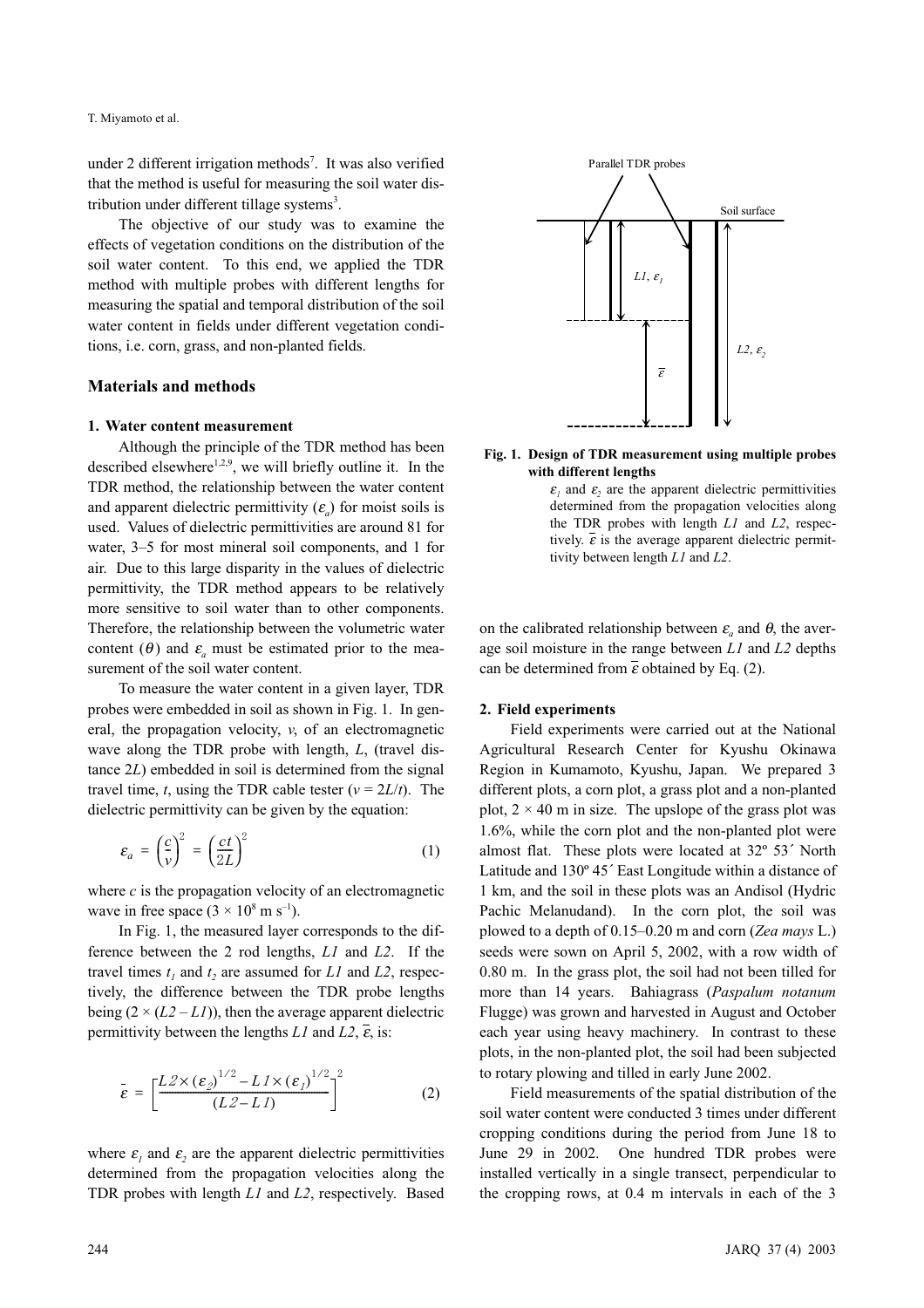

Fig. 2. Spatial distribution of soil surface water along the transect a: Corn plot. b: Grass plot. c: Non-planted plot.

plots. Each probe consisted of 2 stainless steel transmission rods (3 mm in diameter, 0.2 m in length, 0.05 m in width). The measurement depth (0.2 m) corresponded to the depth of tillage in the corn plot. The TDR measurements were conducted using a portable cable tester (Tektronix Model 1502B) connected to the TDR probes through a balun. The balun had an impedance transformer to match the impedance of the coaxial and shielded antenna cable. The TDR trace on the cable tester was used to calculate  $\varepsilon_a$  and associated soil water content for each probe using the  $\varepsilon_a$ – $\theta$  relationship for Andisols $3$ :

$$
\theta = -0.0356 + 4.35 \times 10^{-2} \varepsilon_a - 1.23 \times 10^{-2} \varepsilon_a^2 + 1.48 \times 10^{-5} \varepsilon_a^3
$$
 (3)

For monitoring the temporal distribution of the soil water content in the different fields, soil water content measurements were carried out for 4 different layers at 3 points in each plot every day from June 18 to June 29 in 2002. The TDR measurement points were 10 m apart from each other. At each point, TDR probes (3 mm in diameter) with 4 different lengths, 0.10, 0.20, 0.30, 0.50 m were vertically inserted into the soil. The measurement points in the corn plot were selected in interrows.

The data of the measured water content were analyzed by statistical methods<sup>4</sup>. In addition, semivariograms  $\gamma(h)$  of the soil water content were calculated to evaluate the spatial correlation, using the equation:

$$
\gamma(h) = \frac{1}{2N(h)} \sum_{i=1}^{N(h)} \left[ Z(x_i + h) - Z(x_i) \right]^2 \tag{4}
$$

where  $x_i$  is the x coordinate of the measurement point,  $Z(x_i)$  is the measured value at each point  $x_i$  [ $i = 1, 2, ...,$  $N(h)$ ], h is lag, and  $N(h)$  is the total number of pairs of measurements for given h.

#### Results and discussion

#### 1. Spatial distribution of soil water content among corn, grass and non-planted plots

The spatial distribution of the soil surface water was considerably influenced by the differences in the vegetation conditions (Fig. 2a–2c). The water distribution in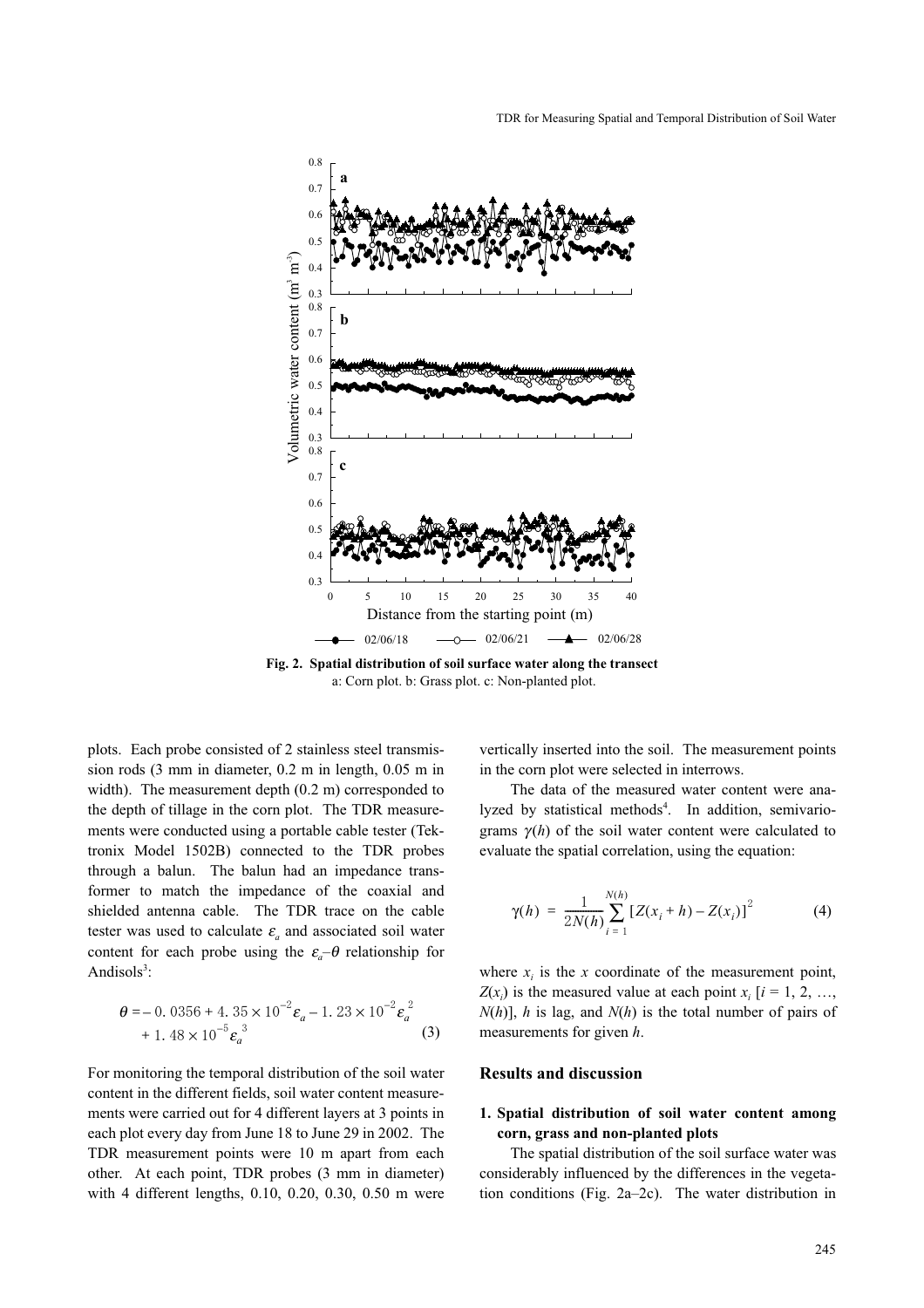| Plots $\&$<br>experimental date | Mean  | SD <sup>a</sup> | $SE^{b}$ | CV <sup>c</sup> | Min.  | Max.  | $\boldsymbol{N}$ |
|---------------------------------|-------|-----------------|----------|-----------------|-------|-------|------------------|
| Non-planted plot                |       |                 |          |                 |       |       |                  |
| 02/06/18                        | 0.419 | 0.0330          | 0.0033   | 0.0789          | 0.352 | 0.484 | 100              |
| 02/06/21                        | 0.493 | 0.0257          | 0.0026   | 0.0522          | 0.441 | 0.554 | 100              |
| 02/06/28                        | 0.491 | 0.0285          | 0.0028   | 0.0579          | 0.429 | 0.554 | 100              |
| Corn plot                       |       |                 |          |                 |       |       |                  |
| 02/06/18                        | 0.462 | 0.0315          | 0.0031   | 0.0681          | 0.380 | 0.540 | 100              |
| 02/06/21                        | 0.558 | 0.0327          | 0.0033   | 0.0586          | 0.470 | 0.631 | 100              |
| 02/06/28                        | 0.581 | 0.0311          | 0.0031   | 0.0535          | 0.523 | 0.659 | 100              |
| Grass plot                      |       |                 |          |                 |       |       |                  |
| 02/06/18                        | 0.472 | 0.0198          | 0.0020   | 0.0418          | 0.435 | 0.509 | 100              |
| 02/06/21                        | 0.544 | 0.0198          | 0.0020   | 0.0364          | 0.494 | 0.588 | 100              |
| 02/06/28                        | 0.565 | 0.0129          | 0.0013   | 0.0228          | 0.544 | 0.588 | 100              |
| Grass plot (de-trended data)    |       |                 |          |                 |       |       |                  |
| 02/06/18                        | 0.472 | 0.0105          | 0.0010   | 0.0222          | 0.448 | 0.501 | 100              |
| 02/06/21                        | 0.544 | 0.0126          | 0.0013   | 0.0232          | 0.508 | 0.577 | 100              |
| 02/06/28                        | 0.565 | 0.0072          | 0.0007   | 0.0128          | 0.549 | 0.581 | 100              |

Table 1. Statistics of soil water content data in plots under 3 different vegetation conditions

a): Standard deviation. b): Standard error. c): Coefficient of variation.

the corn plot (CP) exhibited a wave pattern due to microtopography effects such as row and interrow (Fig. 2a). On the other hand, no particular pattern of water distribution was detected in the grass plot (GP) (Fig. 2b). Decrease in the water content was observed along a single transect for moisture patterns in GP. These linear trends of the water content data can be ascribed to the upslope of the plot in this direction  $(1.6\%)$ . In the nonplanted plot (NP), the water content largely varied without a specific trend (Fig. 2c).



Fig. 3. Precipitation during the observation period (6/15/ 2002–6/30/2002)

Arrows indicate the date when the measurements of the spatial distribution of the soil water content were conducted.

The statistics of the water content data of the 3 plots under different vegetation conditions are summarized in Table 1. The lowest mean values of each plot were recorded on June 18. This result may have been influenced by the rainfall conditions (Fig. 3). The coefficient of variation (CV) of the soil water content changes with the level of the soil water content. That is, the lower the soil water content, the higher the  $CV^{5,8}$ .

Comparison of the mean values among the 3 plots indicated that the CP showed the highest soil water content among the 3 plots. The soil water content in NP was always about 5% lower than that in both CP and GP. This may be due to the fact that grass usually has short and fine roots, leading to a uniform root structure, while corn has coarse and large roots, resulting in a heterogeneous soil structure. For the NP condition, the soil surface layer still retained a large amount of macro-pores after tillage.

These different features of the water content distribution could also be detected in the semivariograms (Fig. 4). The semivariogram for CP fluctuated and could be described by a cosine function. For GP, the range of the semivariogram was relatively wide and seemed to be best expressed by a spherical function. In the semivariogram for NP, the range was narrow compared to that of GP, and could be expressed by a spherical or exponential function<sup>6</sup>. In CP, the spatial correlation was strongly influenced by the micro-topography, while in GP and NP, the spatial pattern of variability was similar but the range of influence was different.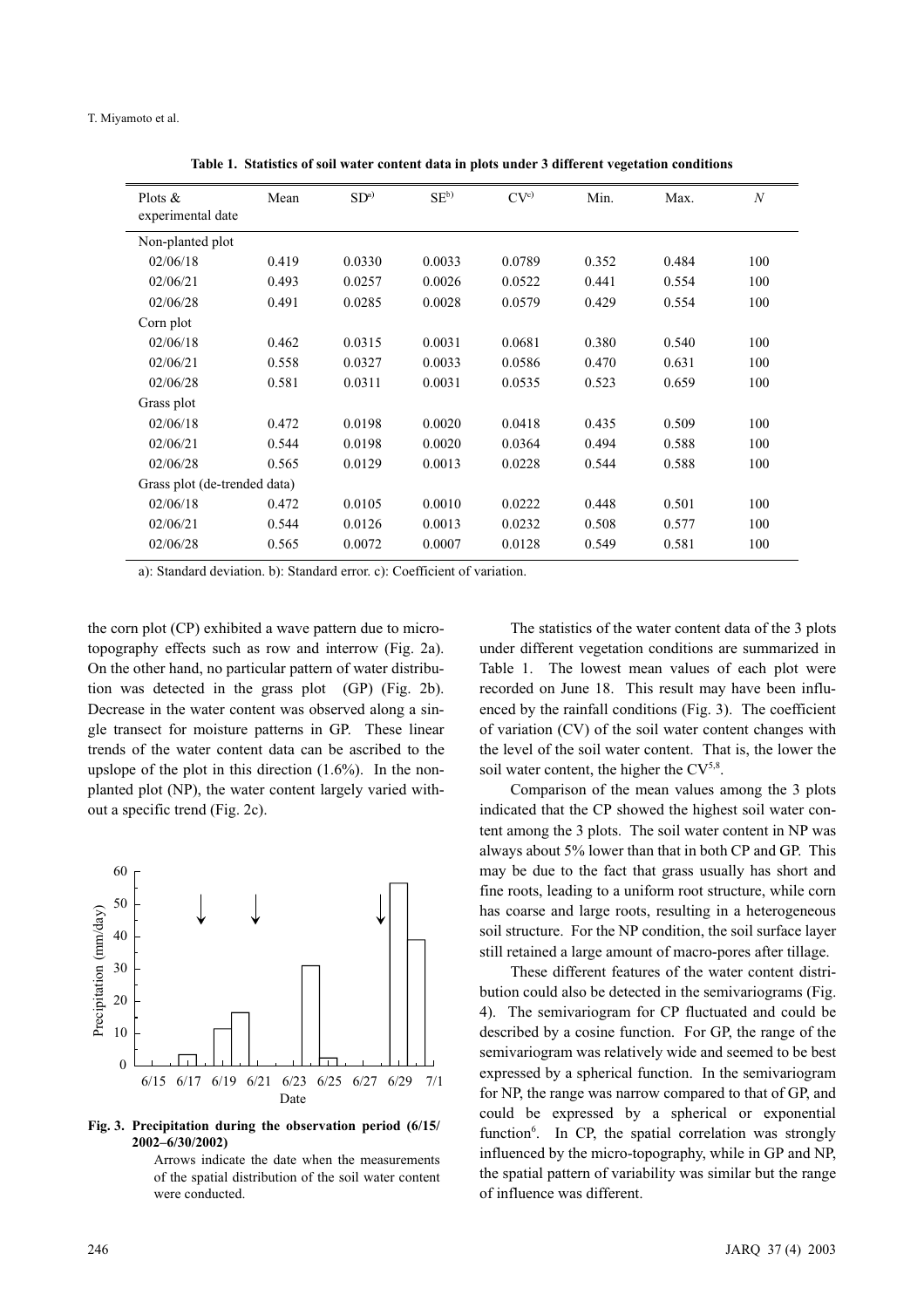

Fig. 4. Semivariograms of soil moisture content in the 3 plots Semivariograms obtained by using de-trended data in the grass plot are also shown.

The CV of the soil water content in NP showed a similar value to that in CP, and these CV values were 2–3 times higher than that of GP, because in CP, soil water distribution can be influenced by the micro-topography, while in NP, heterogeneity of soil properties may lead to a large CV.

### 2. Temporal distribution of soil water content among corn, grass and non-planted plots

Figs. 5a–5c show the changes in the water content in CP, GP, and NP during a 13-day observation period. In  $CP$  and GP, the top layer  $(0-0.1 \text{ m})$  contained the largest amount of soil water in the soil profile during the observation period (Fig. 5a, 5b). In contrast to these plots, in NP, the soil water content in the third layer was always the highest during the observation period (Fig. 5c). Moreover, the variations in the soil water content with depth in NP were larger than the variations in the soil water content in both CP and GP. The difference in the soil water profiles between the planted and non-planted plots was most likely caused by the difference in the type of water loss in the profile. Except for drainage loss to the deeper layer, transpiration played a larger role than evaporation in GP and CP. In these plots, soil water can be removed uniformly from the root zone through plant shoot and root systems. The water loss in NP was probably caused by evaporation that reduced the water content mainly in the surface layer.



Fig. 5. Time variation in the 4 layer-average soil moisture content in the 3 plots

a: Corn plot. b: Grass plot. c: Non-planted plot. Error bars represent the standard error (SE) of measured data ( $n = 3$ ).